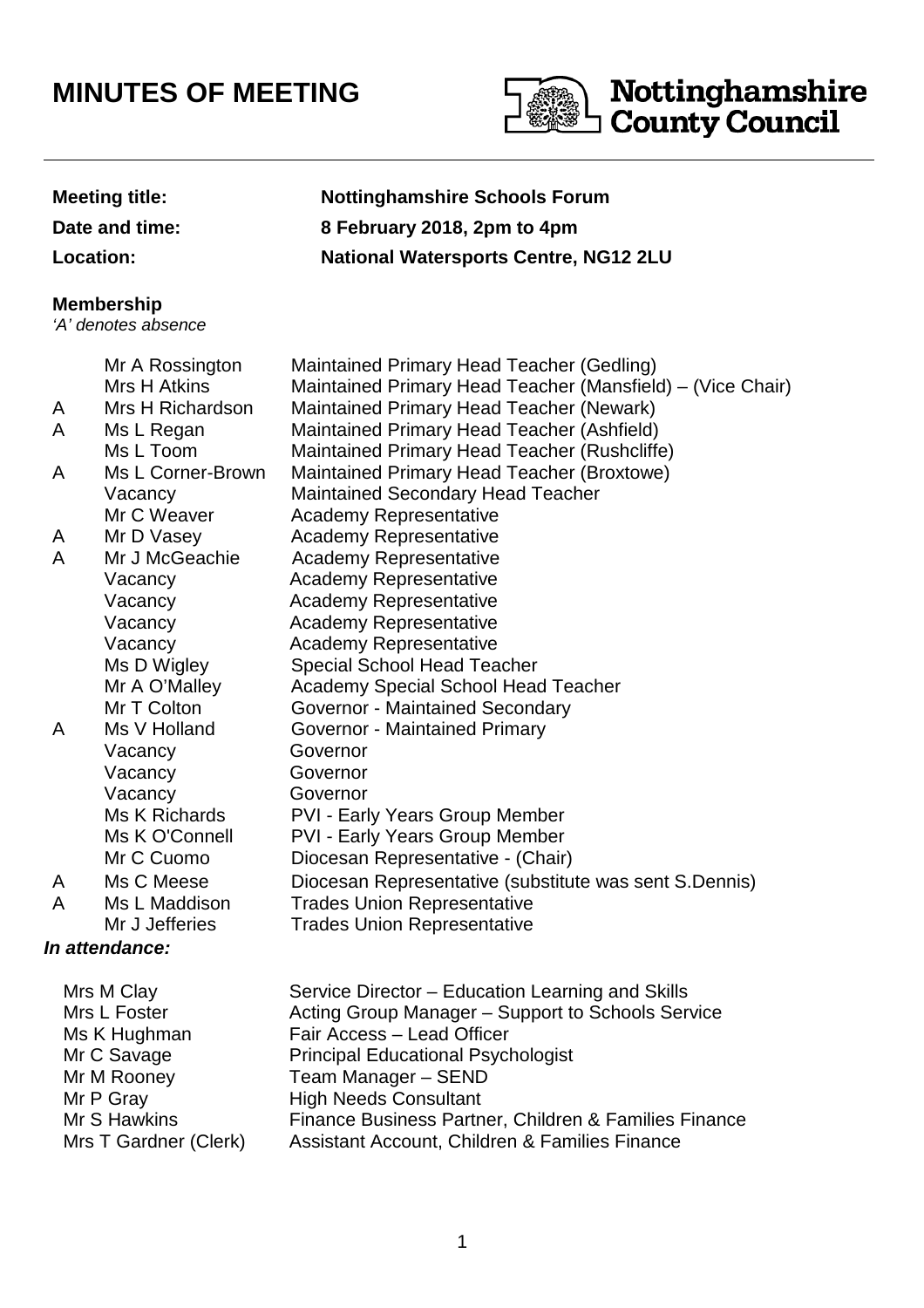| $\overline{1}$ . | Welcome                                                                                                                                                                                                                                                                                                                                                                                                                                                      |               |
|------------------|--------------------------------------------------------------------------------------------------------------------------------------------------------------------------------------------------------------------------------------------------------------------------------------------------------------------------------------------------------------------------------------------------------------------------------------------------------------|---------------|
|                  | Carlo Cuomo welcomed all members to the meeting and introductions were made.                                                                                                                                                                                                                                                                                                                                                                                 |               |
|                  | <b>Apologies for absence</b>                                                                                                                                                                                                                                                                                                                                                                                                                                 |               |
|                  | Apologies were received from Louise Regan, Helen Richardson, Lynn Corner-Brown, Dick<br>Vasey, James McGeachie, Claire Meese and Larraine Maddison.                                                                                                                                                                                                                                                                                                          |               |
| 2.               | Minutes of the Schools Forum 7th December 2017                                                                                                                                                                                                                                                                                                                                                                                                               | <b>ACTION</b> |
|                  | Item 4a – paragraph 4 date should read 19th March 2018.<br>Item 4d – Linda Foster confirmed that partnerships would need to have a carry<br>forward, and after a conversation with Aaron Connor from NCC's schools finance<br>team, it was confirmed this is possible.<br>The reference to the carry forward only be allowable for one year only needed to be<br>removed as this may not be the case.                                                        |               |
|                  | Minutes were agreed as accurate.                                                                                                                                                                                                                                                                                                                                                                                                                             |               |
| 3.               | Minutes of the Schools Forum 10th January 2018                                                                                                                                                                                                                                                                                                                                                                                                               |               |
|                  | Page 3-The Local Authority was asked whether they had looked at other authorities<br>to see what they were doing to manage pressures in their High Needs Blocks.<br>Marion Clay - We are only aware of Local Authorities that have requested a transfer<br>to their High Needs blocks.<br>Peter Gray was unaware of authorities that have resolved their issues, but said that if<br>he finds any he will inform both the Local Authority and Forum members. |               |
|                  | Minutes were agreed as accurate.                                                                                                                                                                                                                                                                                                                                                                                                                             |               |
| 4.               | 4a - High Needs Block Budget Pressure Options                                                                                                                                                                                                                                                                                                                                                                                                                |               |
|                  | Linda Foster presented the paper, detailing the need to reduce projected expenditure<br>by £3 million to ensure that the High Needs Block does not overspend again in<br>2018/19.                                                                                                                                                                                                                                                                            |               |
|                  | Paragraph 9 and 10 (Independent Non Maintained and Alternative Provision) was<br>explained in detail.                                                                                                                                                                                                                                                                                                                                                        |               |
|                  | Charles Savage talked through the AFN and FNF formula and outlined the two<br>possible options to replace the prior attainment element.                                                                                                                                                                                                                                                                                                                      |               |
|                  | Members were advised that the overspend was not a final end of year figure and<br>could change, and that there could possibly be an issue for 2019-20.                                                                                                                                                                                                                                                                                                       |               |
|                  | Adrian O'Malley asked if the reductions were for 2018/19 only?<br>Steve Hawkins - The reductions are for 2018-19 we would need to re-look at<br>possible reductions for 2019-20 closer to the time.<br>Carlo Cuomo – explained that the current actions are quick actions and that work still<br>needs to be carried out.                                                                                                                                    |               |
|                  | Steve Hawkins presented and explained the models that accompanied the reports,<br>there were two model, one with savings in both the central and the devolved budgets<br>(appendix 2) and one with savings in the devolved budget only (appendix 3).                                                                                                                                                                                                         |               |
|                  | Craig Weaver welcomed appendix 2, and felt appendix 3 would have a greater<br>impact on what the schools could offer their pupils.                                                                                                                                                                                                                                                                                                                           |               |
|                  | Adrian O'Malley asked if Partnerships were spending their allocations?                                                                                                                                                                                                                                                                                                                                                                                       |               |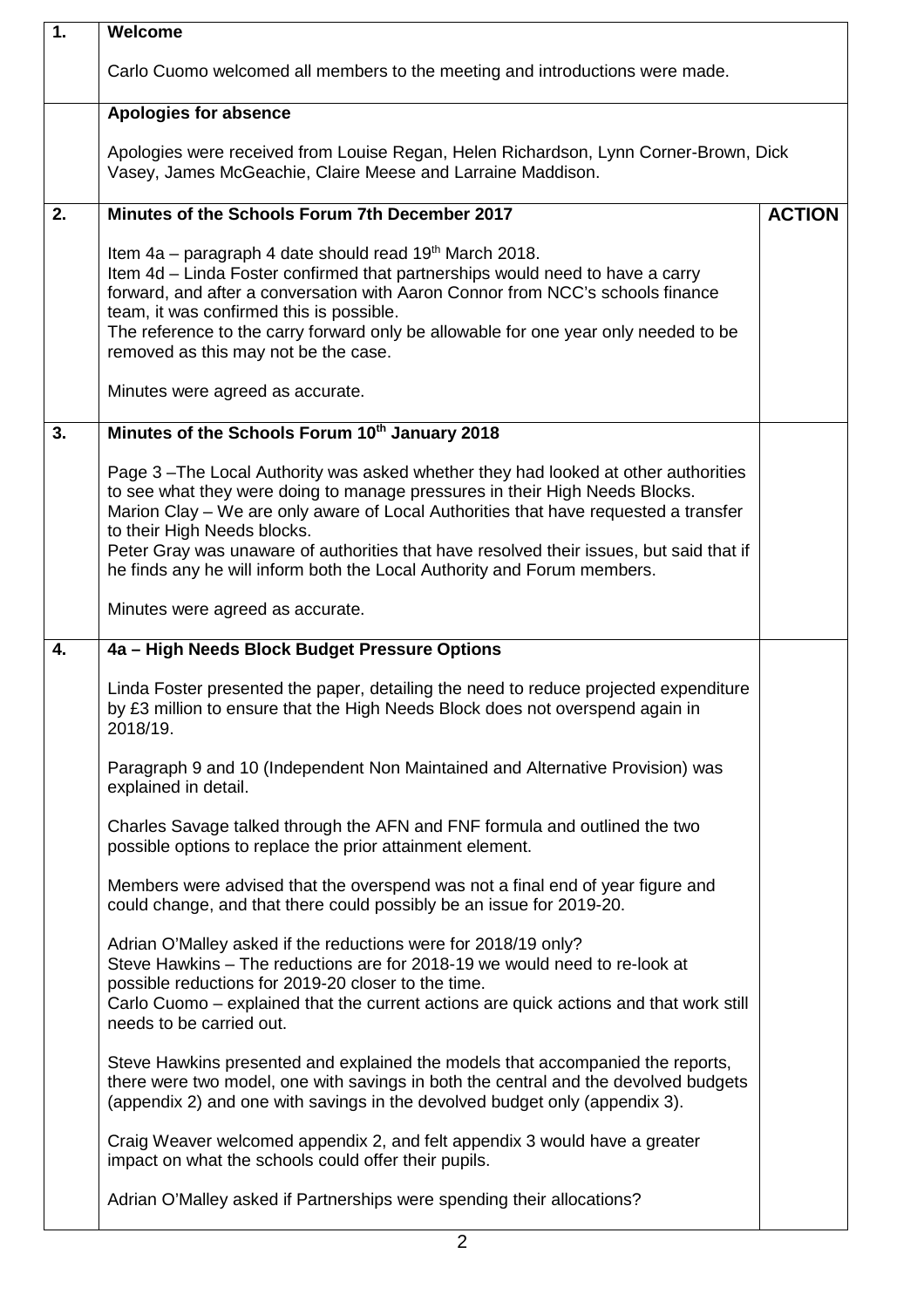Carlo Cuomo explained this had been discussed over the last two meetings and concerns had been raised.

It was suggested that any balances carried forward would need clarification. Helena Atkins welcomed working in an open and transparent way with finance,

Adrian O'Malley asked how partnership money follows a child going into an Independent Non Maintained (INM) school?

Marion Clay stated that partnership funding needs more rigorous auditing.

Adrian O'Malley stated that places were needed in special schools as there are currently no places for key stage transfer into schools Marion Clay added that to address the INM problem Nottinghamshire need a local solution and explained that it costs around 50% more if a child is placed in a INM.

Steve Hawkins presented model 3a and 3b which demonstrates the changes to the AFN and FNF formula. 3a was re-designating the prior attainment allocation to free school meals (FSM) and pupil numbers, 3b was re-designating the allocation only to FSM.

# **RECOMMENDATION/S**

# **That the Schools Forum:**

- 1. Notes the content of the report report was noted
- 2. Decides on a method to reduce the forecast high needs block expenditure in 2018/19

| Appendix 2 (Yellow) | Appendix 3 (Blue) | <b>Abstentions</b> |
|---------------------|-------------------|--------------------|
|                     |                   |                    |

# 3. Decides on the new formula for devolving AFN and FNF funding and whether these should become one combined budget allocation.

| 3a (FSM and Pupil no) | 3b (FSM only) | <b>Abstentions</b> |
|-----------------------|---------------|--------------------|
|                       |               |                    |

Charles Savage explained how some schools use the AFN and FNF funding, the history of the formula, how it's changed, that the formula remains the same but by simplifying this it gives the schools more freedom.

It was agreed that the AFN and FNF should be combined and become a single AFN budget allocation

#### **4b – 2018-19 Funding Formula Update**

Steve Hawkins presented the paper, and explained that while Nottinghamshire wanted to carry out the High Needs transfer on a per pupil amount outside the formula to ensure all schools contributed, the Education and Skills Funding Agency (ESFA) stipulated that it had to be done within the formula as doing it outside is not in the spirit of the formula itself.

Steve then went on to explain the minimum per pupil factor as this was a new factor for 2018-19.

Steve Hawkins gave an explanation on how the transfer from the schools block had been made. This was achieved by using the ESFA's 2018/19 Minimum per pupil funding amounts, reducing the Minimum Funding Guarantee (MFG) from 0.5% to